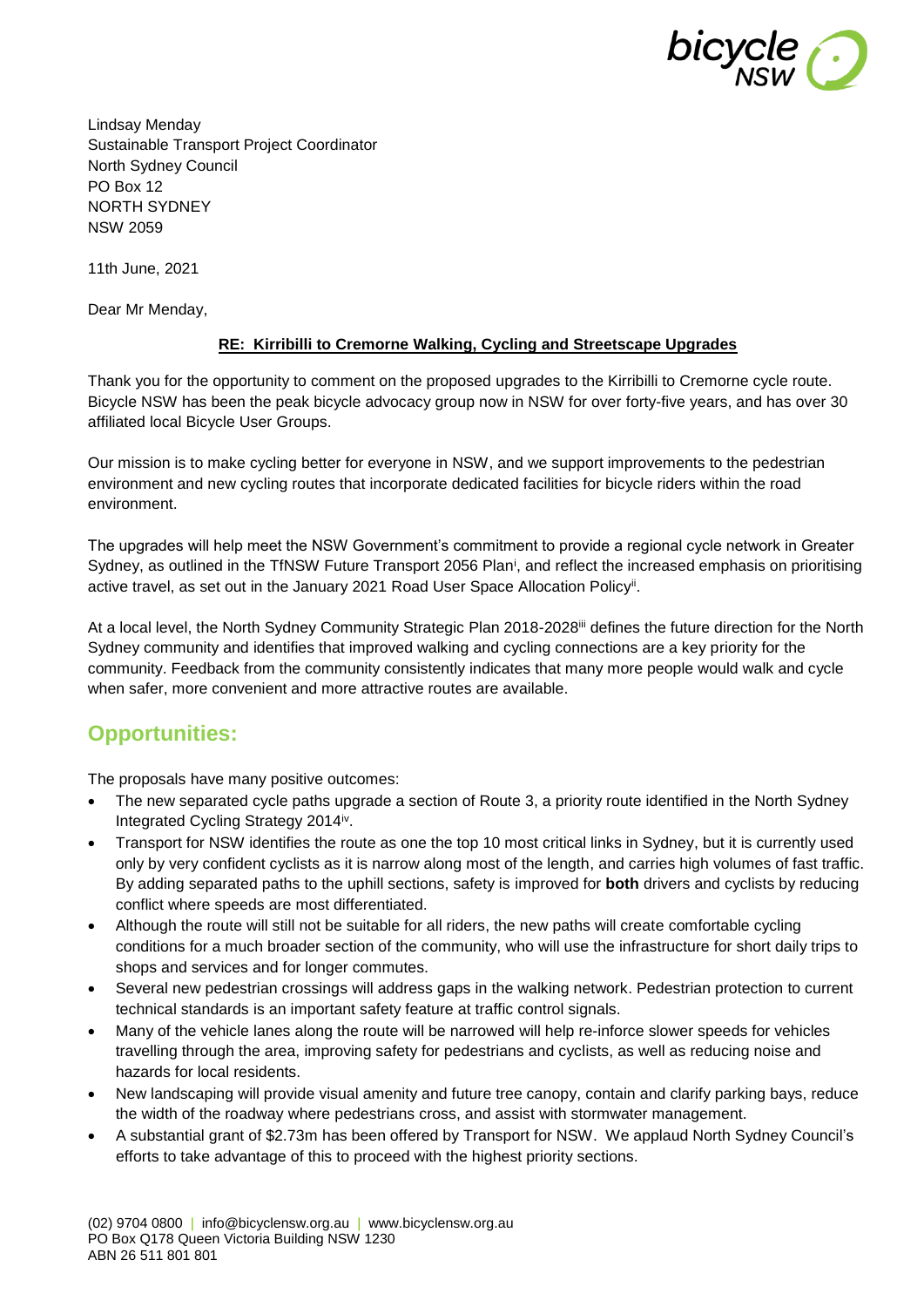

#### Figure 1:

Existing environment on Kurraba Road. Note the steep gradient and the very constrained space for people walking.



#### Figure 2:

Approaching the Kurraba Road / Clark Road intersection before heading south up Clarke Road toward Milsons Point. Note the morning clearway that creates two lanes for city-bound traffic and allows vehicle speeds to remain high. The footpath is again narrow and cluttered.



Figure 3: Artist's impression of the proposed uphill lane on Kurraba Road



Figure 4: Artist's impression of the proposed uphill lane on Clark Road.

### **Concerns:**

A new cycle path should increase the scope for local residents of **all ages** to cycle for useful, daily trips. Research from Portland, USA, developed a best practice 'cycling segmentation' model for identifying the type and needs of existing and potential bike riders<sup>v</sup>. As a rule, 3% of people who cycle are happy to mix with traffic on fast roads and keep pace with speeding cars. At present, Kurraba Road / Clark Road route is only suitable for these 'strong and fearless' riders due to the constrained space for overtaking, narrow footpaths and dangerous junctions.

Another 19% are confident on a bike but prefer quieter roads and separation where possible. The proposed upgrades will make this route through North Sydney much more feasible for this cohort, providing separation on the slower, uphill sections and reducing general traffic speeds though narrower lanes.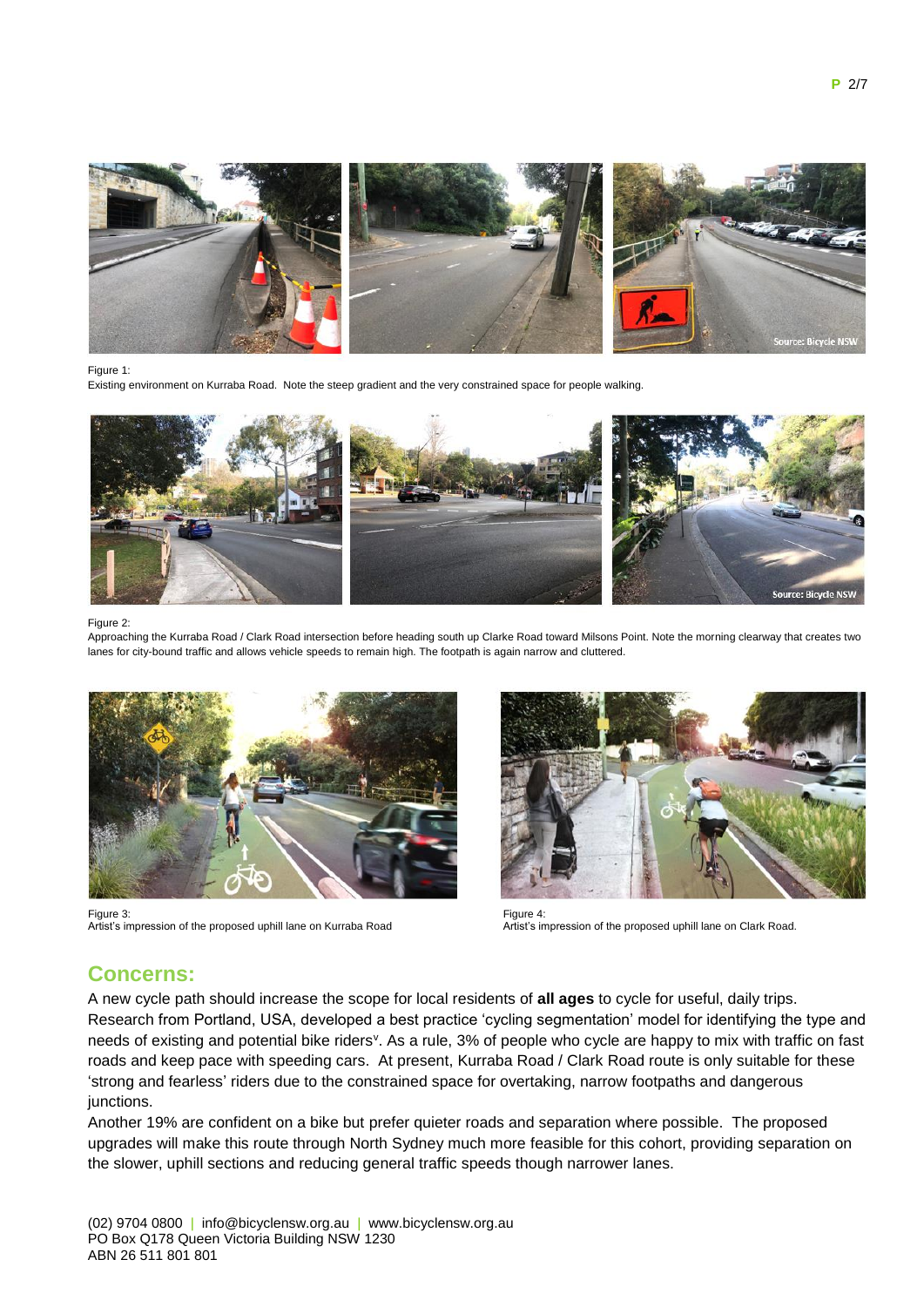

Figure 5: Four general categories of comfort levels for cycling as transportation. Source: North Sydney Council

However, the proposed paths are only in a single direction, and provide protection only on the uphill sections of the route. There

are many gaps, particularly at the junction of Clark Road and Kurraba Road and between High Street and the Broughton Street shopping precinct. People cycling towards Cremorne will be mixing with general traffic for 46% of the route, in all the downhill sections and across several junctions. Those heading towards Milsons Point will be thrown into the general traffic for over 68% of the route.

This does not make the route useful to the 48% of people who are 'interested but concerned', expressing that their interest in riding a bicycle for transportation is countered by fear for their safety. By creating infrastructure that caters to the 'interested but concerned' group, a significant proportion of car trips to school, work and extracurricular activities could be removed from the roads with associated benefits to health, air quality, congestion and the liveability of North Sydney.

A final concern is that the footpaths, which are very narrow in places and impeded by signage and lampposts, particularly on Clark and Kurraba Roads. Widening the footpaths does not appear to be part of the proposals. Any improvements to the cycling network must also improve the pedestrian environment to maximise the benefits of the investment involved with realigning parking, vehicle lanes and intersections.

## **General recommendations:**

Our preferred infrastructure is always bi-directional, completely separated paths that cater for all riders of all ages and abilities. According to the 'cycling segmentation' model, such cycle paths will allow 70% of North Sydney residents to consider journeys by bike (Figure 5).

North Sydney Council has installed some excellent paths, protected from the traffic by parking and landscaping, that are truly safe for all riders from 8-80 years of age (Figure 6).



Figure 6:

Bi-directional separated cycle paths on Sutherland Street and Young St in the North Sydney LGA. The paths are raised to pavement level and protected from vehicle traffic by a parking and landscape buffer.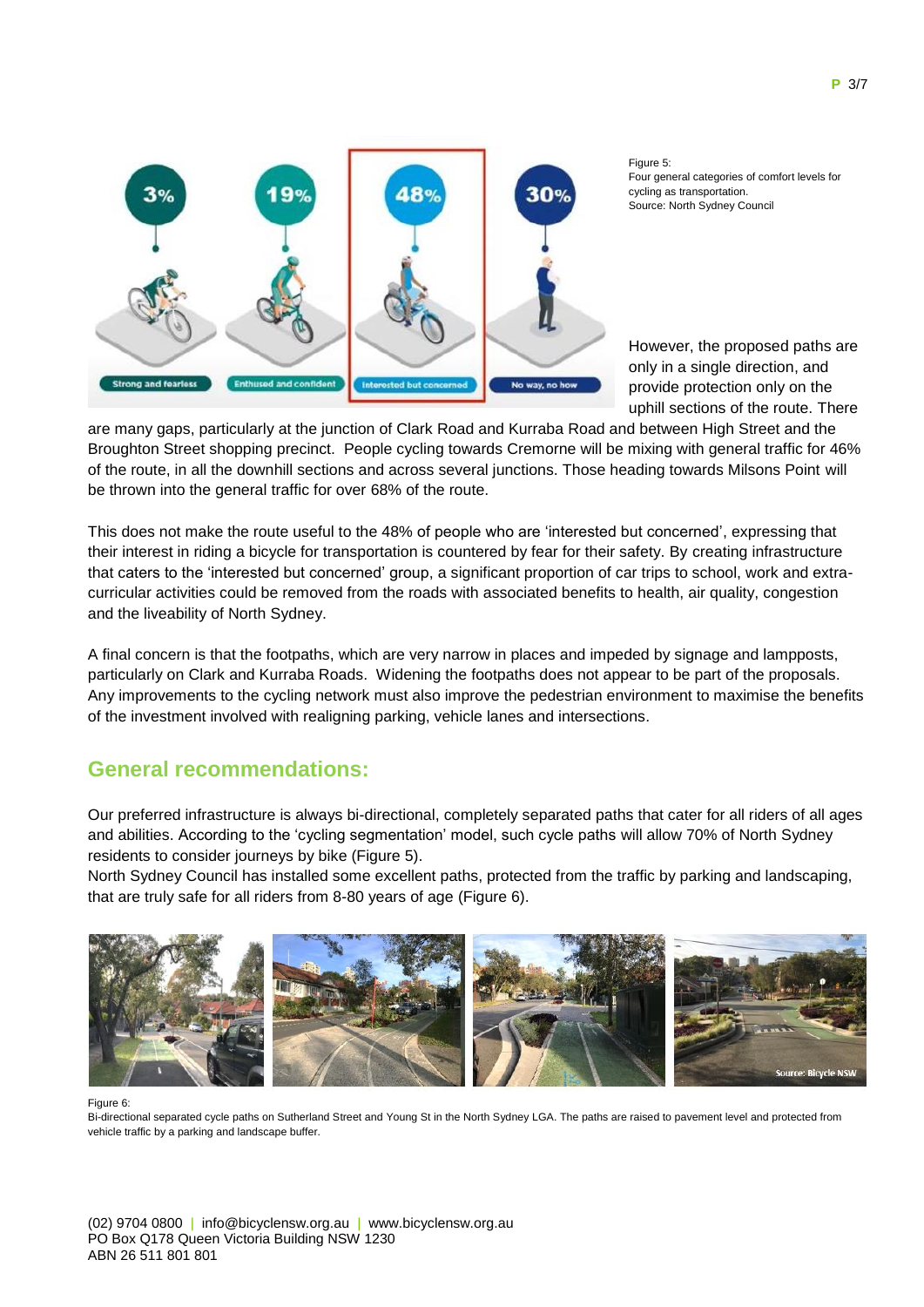We recognise that it will be difficult to achieve this along the entire Cremorne to Kirribilli route due to constrained road width and a high density of competing uses. However, bi-directional lanes should be included where there is space.

Transport for NSW's new Road User Space Allocation Policyvi emphasises the importance of prioritising people walking and cycling over those in private vehicles when allocating road space. This aligns with Outcome 2.3 of the North Sydney Community Strategic Plan 2018-2028<sup>vii</sup>, to encourage sustainable transport, and Local Planning Priority P6, **to support walkable centres for a connected and sustainable North Sydney**, in the Local Strategic Planning Statement 2020<sup>viii</sup>. Any small increase in inconvenience to car drivers will incentivise the mode-shift that Transport for NSW and North Sydney Council seek, benefitting local residents with quieter streets, less pollution, noise and through-traffic.

# **Order of Road User Space Considerations**



Figure 7: Diagram expressing Transport for NSW's road user priority. (Source: Transport for NSW)

Suggested improvements to the plans:

- Upgrade the proposed single direction path to a bi-direction path east of Ben Boyd Road and along most of Clark Road. There appears to be sufficient space without further loss of parking. Please refer to the the new Transport for NSW Cycleway Design Toolbox<sup>ix</sup> and Austroads Guide to Road Design Part 6A Section 5.1.5 for diagrams showing the options within a 12.8m road.
- Along the narrow section of Kurraba Road west of Ben Boyd, consider one-way traffic flow only. This would create space for not only a bi-directional cycle path but also much more generous footpaths, improving access to Anderson Park and encourage a mode-shift to walking and cycling.
- The section of Broughton Street between McDougall Street and Greenway Drive is particularly constrained as the houses here have no off-street parking. Ideally, a wide bi-directional cycle path would be created with the loss of parking of the west side. These parking spots are currently affected by clearways for 6 hours each day and could be considered less essential to Broughton Street residents than the spaces on the east side.
- If this can't be achieved, a 30km/h speed limit should be imposed along this stretch of Broughton Street with appropriate traffic calming to ensure that cyclists of all ages and abilities can mix with cars before joining the cycle paths at each end.
- If bi-directional cycle paths are not viable at this stage, it is important to consider reducing traffic speeds to 30km/h along the entire route. This has been shown as an optimal speed limit to allow people driving and cycling to share the road safely<sup>x</sup> and is becoming a standard speed limit in many parts of the world. All single lane roads in Spain have been under a 30km/h limit since May 2021 and 30% of UK residents live in 20mph areas.<sup>xi</sup>

We understand that the new separated cycle path will be created with 'tim tam' concrete kerbs. This is an appropriate treatment as modifications to the road surface and drainage are largely avoided resulting in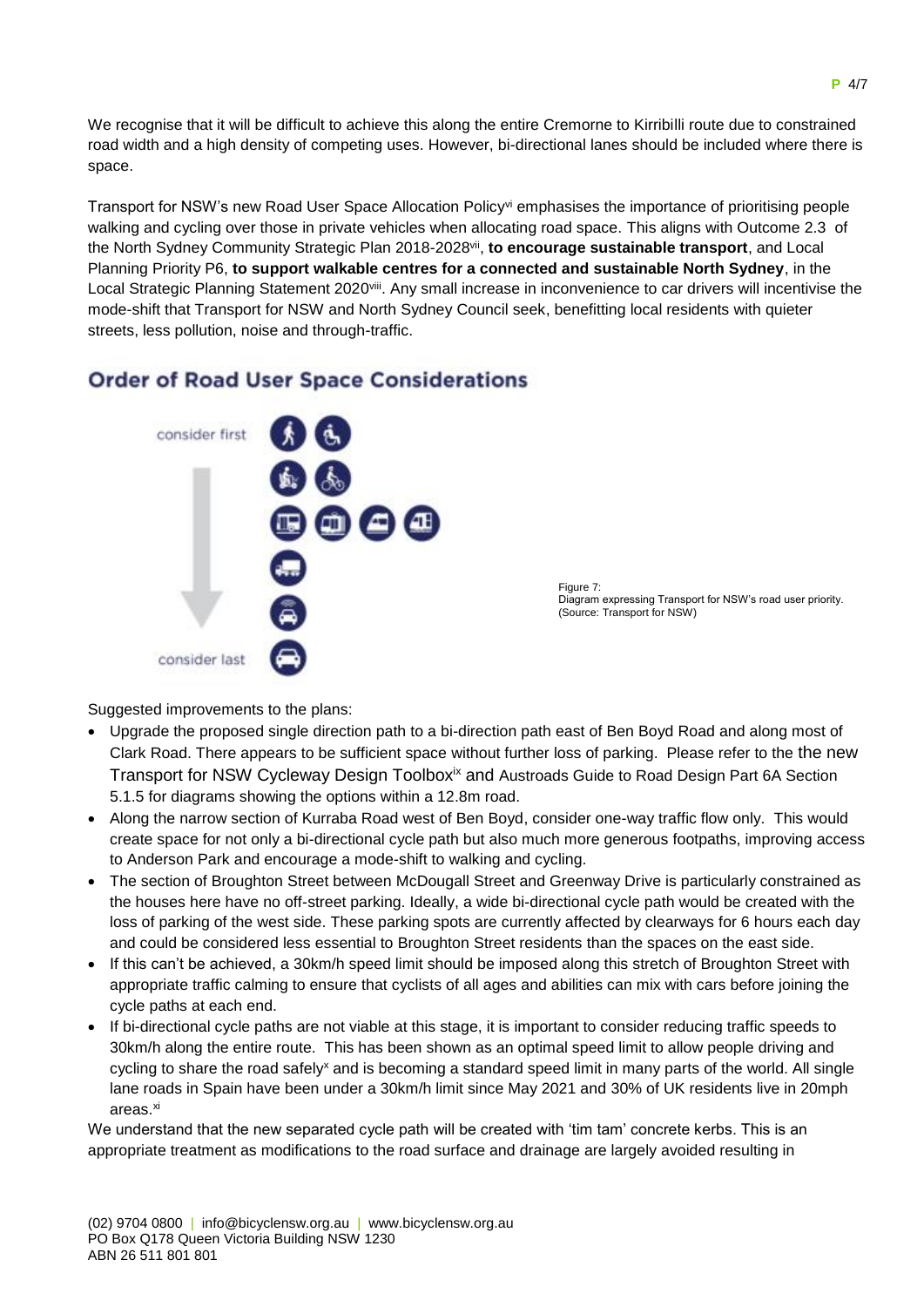considerable time and cost savings. However, it is important to refer to the new Cycleway Design Toolbox<sup>xii</sup> to ensure that the path is constructed to current best practice.

Access to other local roads needs to be considered during the detailed design stage. Many riders won't ride the full length of the route and the separated lane must allow cyclists to pull off onto local roads.

The proposals do not contain any plans for signage and wayfinding to direct cyclists and warn drivers about increased pedestrian and cycling activity. We recommend developing a signage strategy as per AS1743 Road Signs – Specifications.

# **Specific issues:**

The comments below relate to issues and recommendations for specific sections of the route as currently proposed.

#### **Broughton St between MacDougall Street and Greenway Drive:**

We prefer Option A with aggressive traffic calming to ensure vehicles stay below a 30km/h limit and cyclists of all ages and abilities can mingle in the road where there is no space for a separated cycle path.

#### **Intersection Clark Road and High Street:**

The removal of the slip road will have great benefits for safety of those walking and cycling. To leave it in would prioritise the movement of cars over other road users which does not align with Transport for NSW's Road User Space Allocation Policy. Reducing convenience for drivers of private vehicles is a key lever to encourage the behavior change and mode-shift sought by the policy.

#### **Intersection Clark Road and Kurraba Road:**

We prefer the roundabout which narrows the road space and reduces the speed of all vehicles in this complex intersection. We also recommend landscaping and pavement upgrades outside the shops and cafes to improve the amenity for all users and reduce the dominance of cars.

#### **Intersection of Holdsworth Street and Kurraba Road:**

The footpath is very narrow on the north side of the junction and disappears on the south side. Widening the footpaths to improve pedestrian safety should be considered as part of the upgrades.

#### **Intersection of Ben Boyd Road and Kurraba Road:**

This junction is on a steep slope, and some riders travelling uphill in the new bike lane will take time to build up speed after stopping for the red light. A short shared path could be included so slower riders can pull off the main path to get across the intersection without holding up other more experienced riders.

#### **North side of Kurraba between Ben Boyd and Wycombe Road, west side of Wycombe Road:**

We do not support the painted bike lanes shown in Option B. Painted bike lanes in the door zone, which parking cars have to negotiate, do not contribute to a safe network that will allow residents of all ages and abilities to cycle.

#### **Junction of Wycombe Road and Harriette Street:**

It is important that the cycle path is continuous around the intersection. Any attempt to restore the lost parking spaces must not be at the expense of the continuous bike path. A resident parking scheme with 4P or 2P controls could be introduced to ensure that parking spaces are not used by ferry commuters and tradesmen; this would make loss of 5 spaces palatable and enable residents to support active transport infrastructure which has been shown to increase both amenity and property values.<sup>xiii</sup>

## **Conclusion:**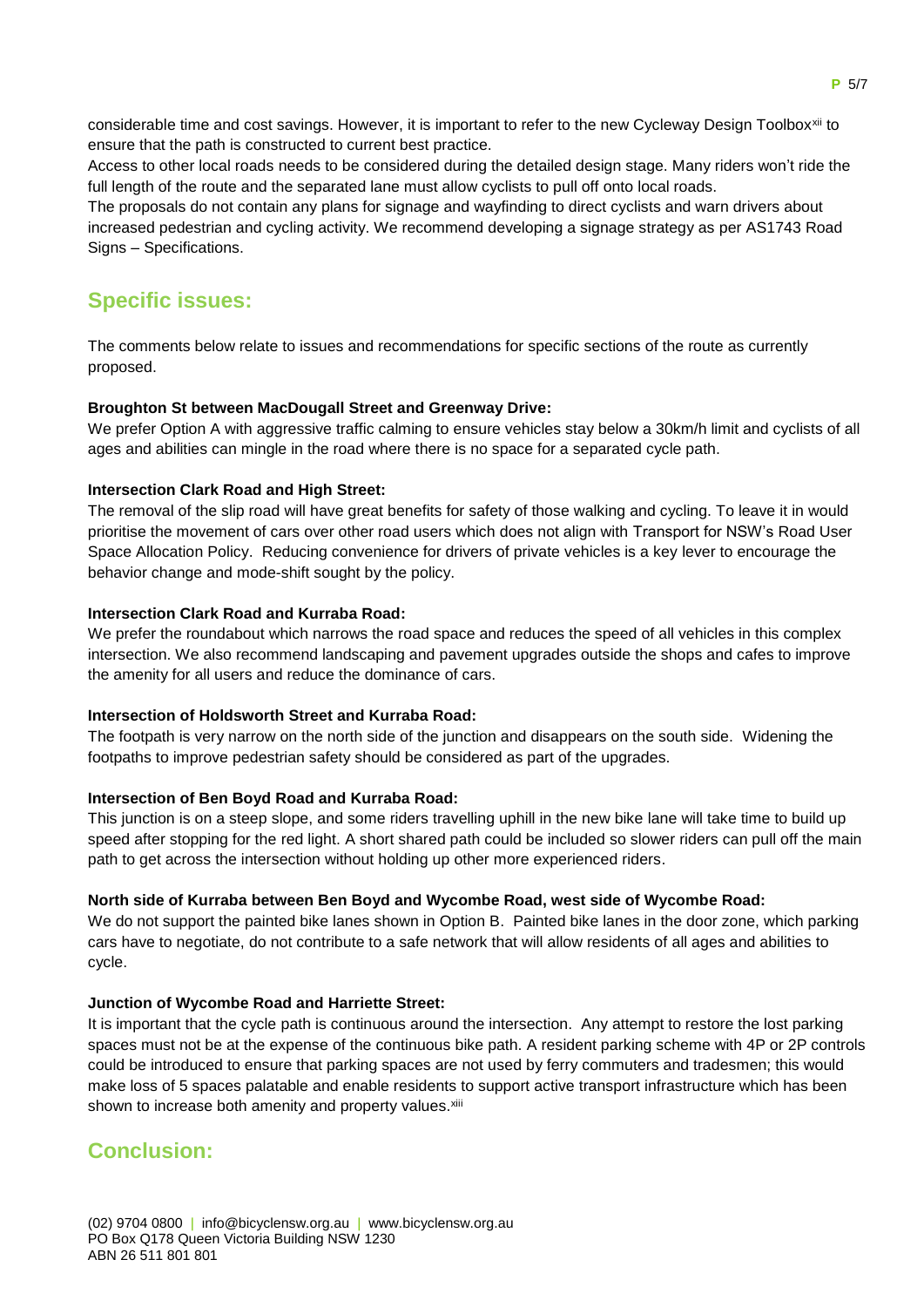Bicycle NSW applauds North Sydney Council's goal of developing a network of separated cycle paths that reflect international best practice. Safe infrastructure to support active transport will benefit everyone in the community, reducing congestion and pollution while improving public health and providing more equitable access to employment, services and public transport. We enthusiastically support efforts to increase the share of journeys taken by bike or on foot, and the provision of infrastructure and lower speeds to make this safer.<sup>xiv</sup>

North Sydney Council is urged to accept the grant from Transport for NSW and proceed with upgrades, focusing on sections that will deliver the most safety benefits. Returning granted funds reduces the likelihood of future investment – a very unfortunate result for ratepayers.

We recognise that the upgrades as currently proposed only meet the needs of more confident cyclists. We support all improvements to the cycling network but always prefer properly separated infrastructure that allows everyone aged 8-80 to ride bikes. If the upgrades cannot meet the needs of cyclists of all ages and abilities, we would like to work with you to develop alternative routes with fully separated bi-directional paths to ensure good connections from the North Shore to the Harbour Bridge and beyond.

We look forward to reviewing revised designs as the project progresses to construction stage and riding the completed path. Yours faithfully,

### *Sarah Bickford*

Bike Planner Bicycle NSW

iiiNorth Sydney Community Strategic Plan 2018-2028.

iv North Sydney Integrated Cycle Plan 2014.

https://www.portlandoregon.gov/transportation/article/264746

iNSW Government, Future Transport 2056 [Online 1/4/2020] [https://future.transport.nsw.gov.au/plans/future](https://future.transport.nsw.gov.au/plans/future-transport-strategy/future-transport-greater-sydney)[transport-strategy/future-transport-greater-sydney,](https://future.transport.nsw.gov.au/plans/future-transport-strategy/future-transport-greater-sydney) Points 3-5 1

iiNSW Government, Road User Space Allocation Policy CP21000, [Online as at 19/2/2021] [www.transport.nsw.gov.au/system/files/media/documents/2021/road-user-space-allocation-policy.pdf](http://www.transport.nsw.gov.au/system/files/media/documents/2021/road-user-space-allocation-policy.pdf)

[https://www.northsydney.nsw.gov.au/files/assets/public/docs/1\\_council\\_meetings/policies\\_plans/strategic\\_plans/c](https://www.northsydney.nsw.gov.au/files/assets/public/docs/1_council_meetings/policies_plans/strategic_plans/communitystrategicplan_2018-2028_final_lr.pdf) [ommunitystrategicplan\\_2018-2028\\_final\\_lr.pdf](https://www.northsydney.nsw.gov.au/files/assets/public/docs/1_council_meetings/policies_plans/strategic_plans/communitystrategicplan_2018-2028_final_lr.pdf)

[https://www.northsydney.nsw.gov.au/files/assets/public/docs/5\\_recreation\\_facilities/walking\\_cycling/north\\_sydney](https://www.northsydney.nsw.gov.au/files/assets/public/docs/5_recreation_facilities/walking_cycling/north_sydney_integrated_cycling_strategy.pdf) [\\_integrated\\_cycling\\_strategy.pdf](https://www.northsydney.nsw.gov.au/files/assets/public/docs/5_recreation_facilities/walking_cycling/north_sydney_integrated_cycling_strategy.pdf)

<sup>v</sup> Roger Geller. (2009). Four types of cyclists. Portland Bureau of Transportation.

vii NSW Government, Road User Space Allocation Policy CP21000, [Online as at 19/2/2021]

[www.transport.nsw.gov.au/system/files/media/documents/2021/road-user-space-allocation-policy.pdf](http://www.transport.nsw.gov.au/system/files/media/documents/2021/road-user-space-allocation-policy.pdf)

vii North Sydney Community Strategic Plan 2018-2028.

[https://www.northsydney.nsw.gov.au/files/assets/public/docs/1\\_council\\_meetings/policies\\_plans/strategic\\_plans/c](https://www.northsydney.nsw.gov.au/files/assets/public/docs/1_council_meetings/policies_plans/strategic_plans/communitystrategicplan_2018-2028_final_lr.pdf) [ommunitystrategicplan\\_2018-2028\\_final\\_lr.pdf](https://www.northsydney.nsw.gov.au/files/assets/public/docs/1_council_meetings/policies_plans/strategic_plans/communitystrategicplan_2018-2028_final_lr.pdf)

viii North Sydney Local Strategic Planning Statement 2020.

[https://shared-drupal-s3fs.s3-ap-southeast-2.amazonaws.com/master-](https://shared-drupal-s3fs.s3-ap-southeast-2.amazonaws.com/master-test/fapub_pdf/Local+Strategic+Planning+Statements/LSPS+2020/North+Sydney+LSPS_Master+Copy_Version+21_2020+03+16.pdf)

[test/fapub\\_pdf/Local+Strategic+Planning+Statements/LSPS+2020/North+Sydney+LSPS\\_Master+Copy\\_Version+](https://shared-drupal-s3fs.s3-ap-southeast-2.amazonaws.com/master-test/fapub_pdf/Local+Strategic+Planning+Statements/LSPS+2020/North+Sydney+LSPS_Master+Copy_Version+21_2020+03+16.pdf) [21\\_2020+03+16.pdf](https://shared-drupal-s3fs.s3-ap-southeast-2.amazonaws.com/master-test/fapub_pdf/Local+Strategic+Planning+Statements/LSPS+2020/North+Sydney+LSPS_Master+Copy_Version+21_2020+03+16.pdf)

ix Cycleway Design Toolbox: designing for cycling and micromobility. Transport for NSW.

<https://www.transport.nsw.gov.au/system/files/media/documents/2021/Cycleway-Design-Toolbox-Web.pdf>

<sup>x</sup> City of Yarra - 30km/h speed limit: pre-trial final report, 2017. [https://thanksfor30.com.au//sites/default/files/2018-](https://thanksfor30.com.au/sites/default/files/2018-08/City-of-Yarra-Pre-Trial-Report-Aug-2017-FINAL%5B1%5D.pdf) [08/City-of-Yarra-Pre-Trial-Report-Aug-2017-FINAL%5B1%5D.pdf](https://thanksfor30.com.au/sites/default/files/2018-08/City-of-Yarra-Pre-Trial-Report-Aug-2017-FINAL%5B1%5D.pdf)